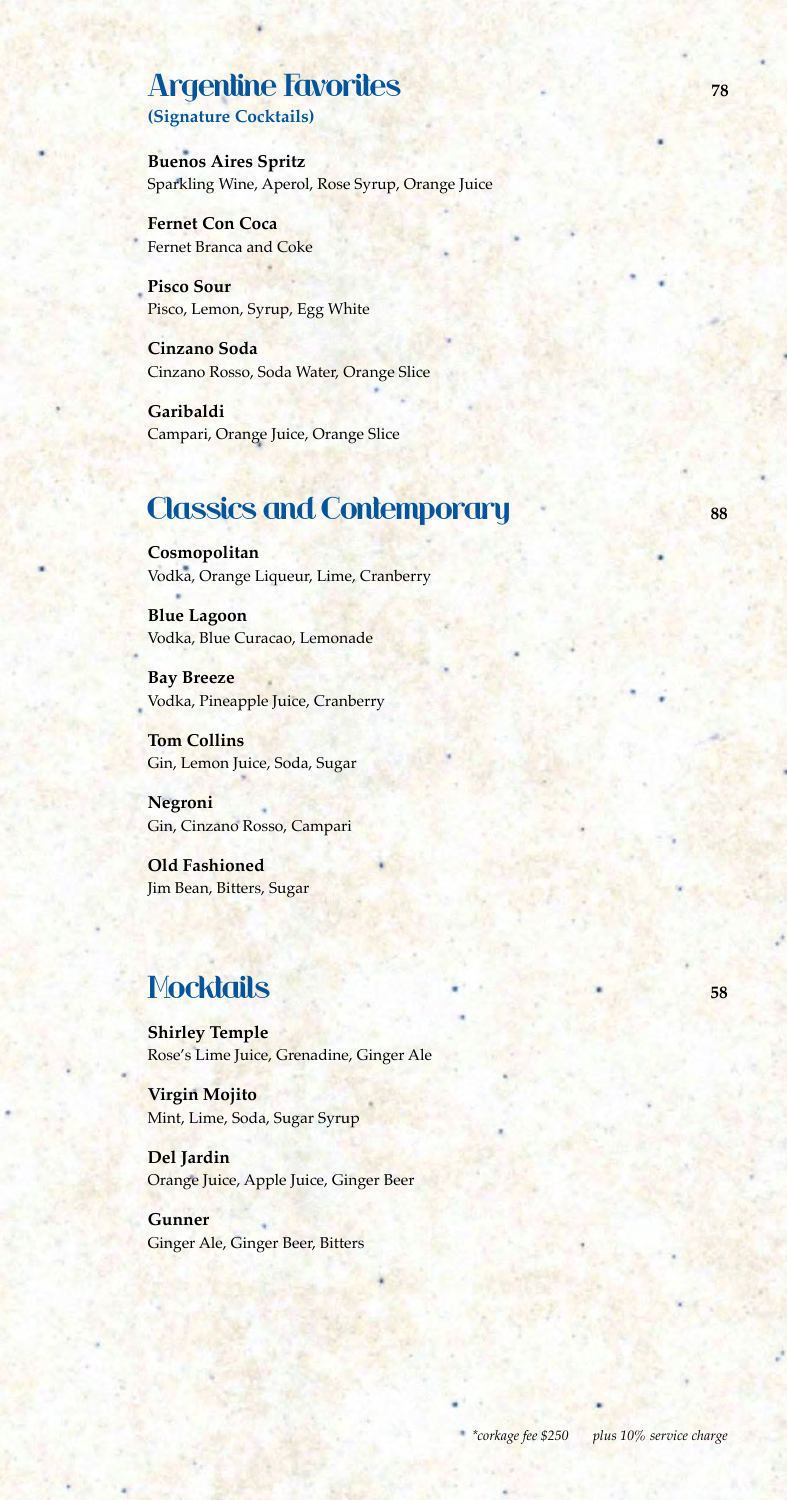Our wine list at Tango represents the uniqueness of the different terroirs of Argentina, where altitude, latitude, soil composition, and many other factors have a great impact and reveal the different expressions of the wines from each region.

Many exclusive labels are sourced directly from the wineries in Argentina, with very limited availability and some vintages may vary.

Let us guide you through the diversity of Argentinian wines!

## Wine List Index **By the Glass** Sparkling Wines Rosé Wines Dessert Wines **Salta** San Juan Mendoza: Lujan de Cuyo & North-East Mendoza: Uco Valley & San Rafael Mendoza's Regions Combined Buenos Aires Patagonia: Neuquen & Rio Negro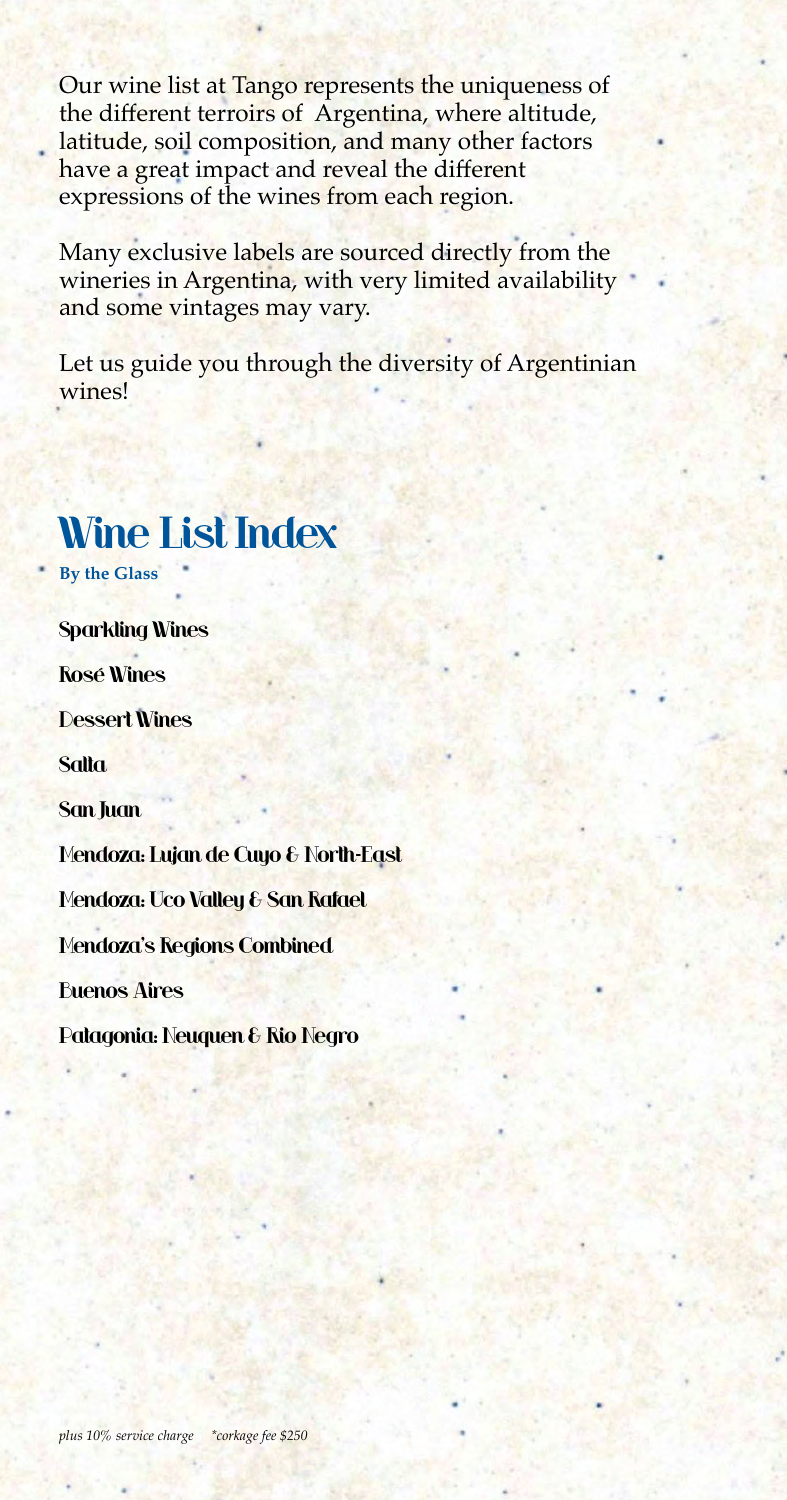# By the Glass

**Please note our glass size is 150ml**

## **White Wines and Rosé glass bottle**

| Familia Schroeder 'Saurus' Sauvignon Blanc 2017, Neuquen                  | 79 | 398 |
|---------------------------------------------------------------------------|----|-----|
| Trapiche Chardonnay 2019, Uco Valley/East Mendoza                         | 79 | 375 |
| Dominio del Plata 'Crios' Torrontés 2017, Calchaqui Valleys/Uco Valley 83 |    | 368 |
| Lagarde "Goes Pink" Malbec/Pinot Noir Rosé 2019,<br>Lujan de Cuyo Mendoza | 98 | 490 |

## **Red Wines** *glass bottle*

| Trapiche 'Oak Cask' Merlot 2019, East Mendoza                                      | 75    | 350    |
|------------------------------------------------------------------------------------|-------|--------|
| Altos las Hormigas 'Clasico' Malbec 2018,<br>Uco Valley/Luján de Cuyo/East Mendoza | 79    | 375    |
| Chakana 'Estate' Syrah 2018, Luján de Cuyo                                         | 85    | 400    |
| Viña Cobos 'Felino' Cabernet Sauvignon 2018, Luján de Cuyo                         | 88    | 420    |
| Familia Schroeder 'Saurus' Pinot Noir 2018, Neuquen                                | 88    | 398    |
| Mendel Malbec 2017, Luján de Cuyo                                                  | 119   | 585    |
| Rutini 'Colección' Cabernet/Merlot 2017, Uco Valley                                | 119   | 585    |
|                                                                                    |       |        |
| <b>Sparkling Wines</b>                                                             | glass | bottle |
| Bianchi Brut NV, San Rafael                                                        | 78    | 390    |
| Rutini 'Trumpeter Rosé de Malbec' 2017, Tupungato                                  |       | 620    |
| Ruca Malen Brut NV, Uco Valley                                                     |       | 688    |
| Veuve Clicquot Ponsardin NV, Champagne                                             | 128   | 730    |
| Dom Perignon 2010, Champagne                                                       |       | 2200   |
| <b>Rosé Wines</b>                                                                  |       | bottle |
| Lagarde "Goes Pink" Malbec/Pinot Noir Rosé 2019,<br>Lujan de Cuyo Mendoza          |       | 490    |
| Luigi Bosca 'A Rosé is a Rosé' 2019, Luján de Cuyo                                 |       | 500    |
| <b>Dessert Wines</b>                                                               | glass | bottle |
| Zuccardi Torrontés Tardío 2019, East Mendoza                                       | 58    | 450    |
| Zuccardi 'Malamado' Port Style Malbec NV, East Mendoza                             | 68    | 590    |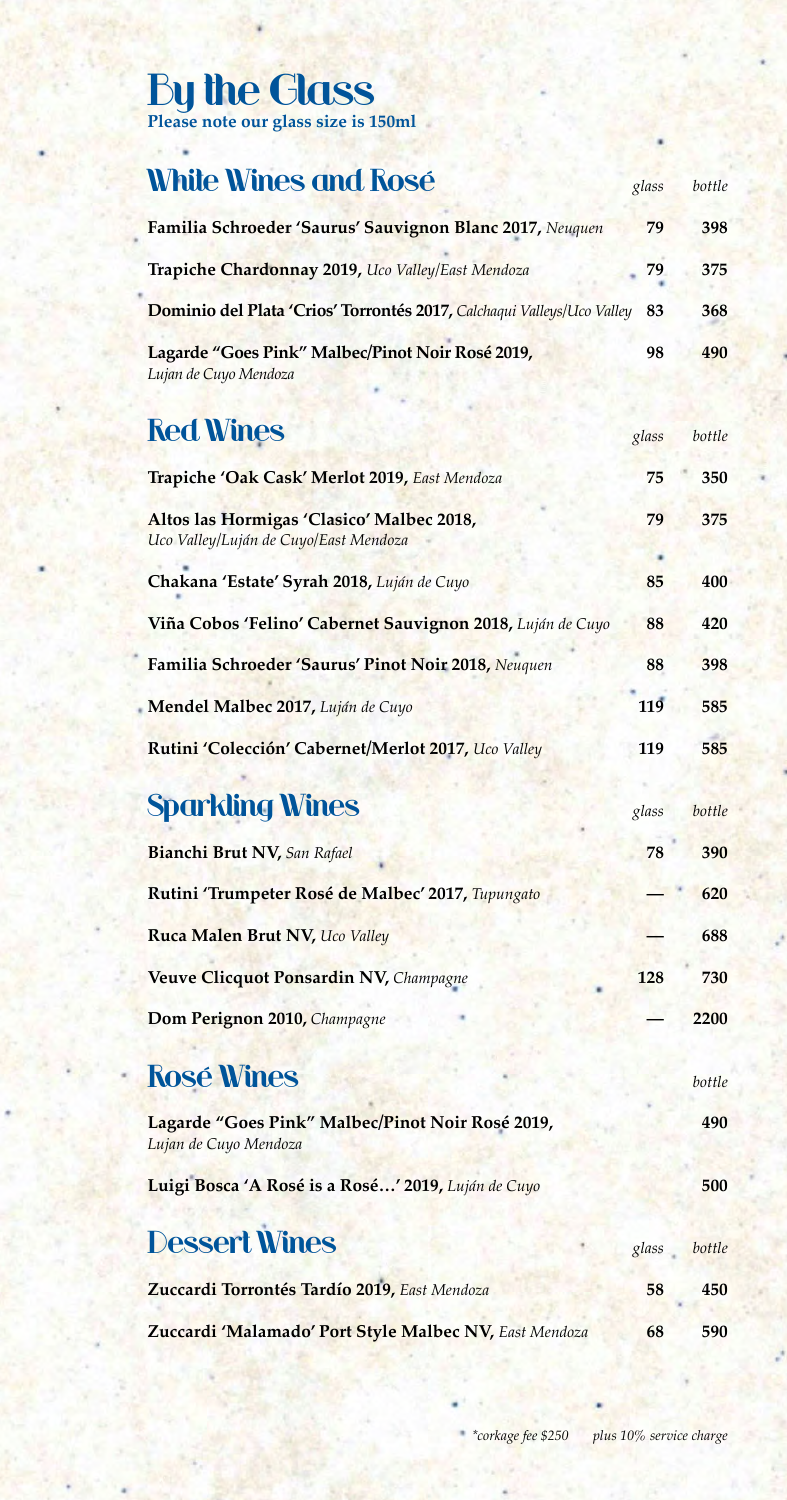## Salta

*The most northern wine regions in the country are also home to the highest vineyards in the world, reaching over 3000m asl. The hot days and cold nights allow the production of high quality grapes and wines: Tannat, Malbec and Cabernet Sauvignon for reds, and Torrontés for whites with Sauvignon Blancs from this region. Rich, concentrated and intense flavors of the wines made this region famous.*



| Dominio del Plata 'Críos' Torrontés 2017, Calchaqui Valleys / Uco Valley | 368    |
|--------------------------------------------------------------------------|--------|
| Colomé 'Estate' Torrontés 2019, Cafayate                                 | 400    |
| <b>Reds</b>                                                              | bottle |
| San Pedro de Yacochuya Malbec 2017, Cafayate                             | 580    |
| El Porvenir de Cafayate 'Amauta 1' Blend 2016, Cafayate                  | 720    |
| Colomé 'Lote Especial El Arenal' Malbec 2017, Payogasta                  | 700    |
| El Porvenir 'Laborum' Tannat 2015, Cafayate                              | 800    |
| Yacochuya Malbec 2010, Calchaqui Valleys                                 | 1480   |

## San Juan

*Is known as the second largest wine producing region in Argentina after Mendoza, with the main focus on red wines based on Syrah. Considered for many years as 'the future' of San Juan, together with Malbec and Bonarda Argentina, all grapes enjoy the hot and dry conditions there. The quality improves year after year and the producers, located in the Pedernal Valley, take great benefits of this cooler sub region. In comparison, Zonda Valley and Tulum Valley are the hotter areas, giving more voluptuous wines.*



**Finca Las Moras 'Gran Syrah' 2015,** *Tulum Valley / Zonda Valley / Pedernal Valley* **580 Finca Las Moras 'Mora Negra' Blend 2015 ,** *Tulum Valley / Pedernal Valley* **680**

*plus 10% service charge \*corkage fee \$250*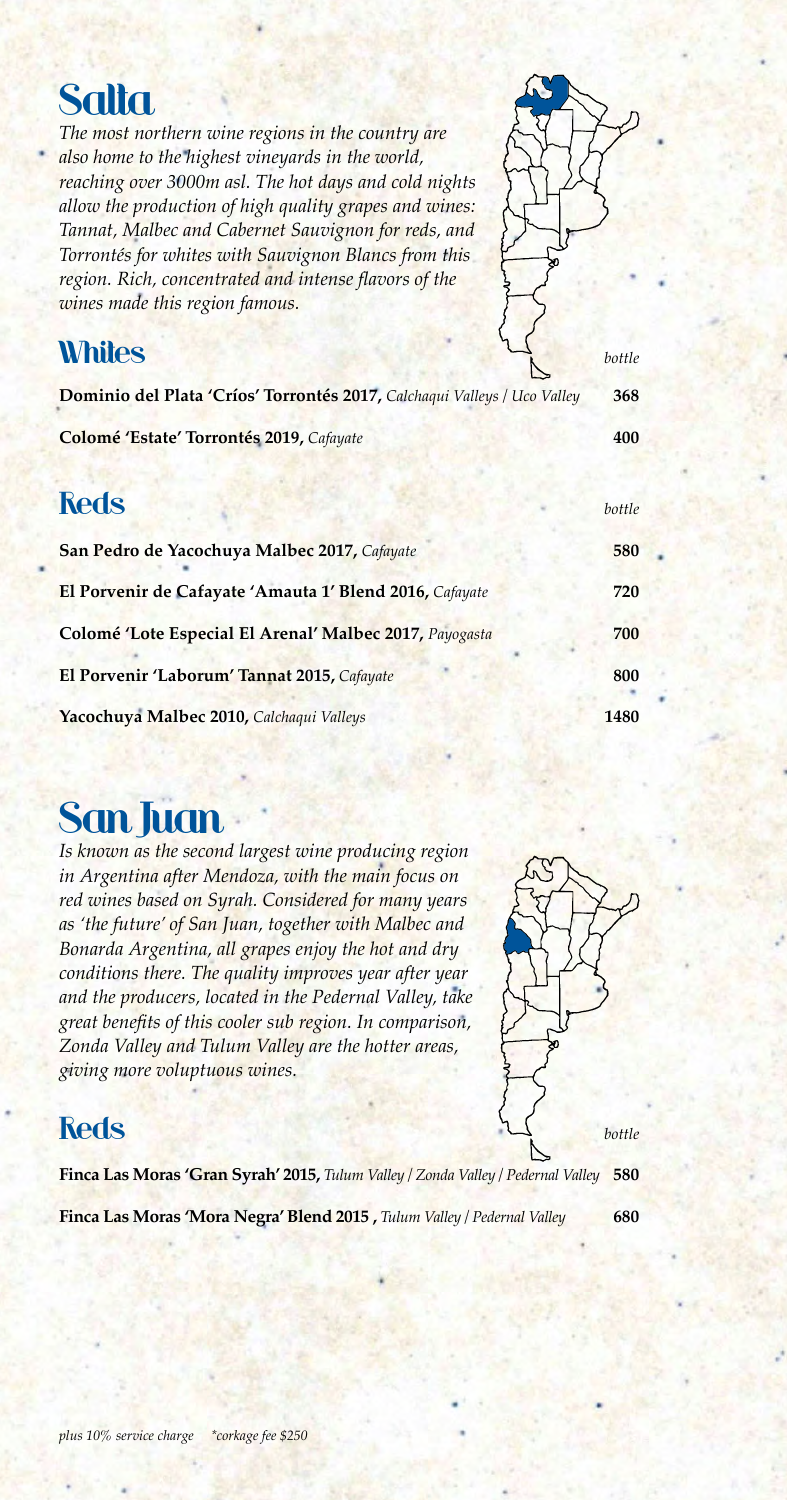## **Mendoza** Luján de Cuyo and North-East

*Maipú and the eastern region are the warmest and lower in altitude, usually giving more generous ripeness, spices and concentration, being home of some of the oldest vineyards in Mendoza. Luján de Cuyo and its sub regions give us what we know as "The Classic Malbec that Everybody Falls in Love With", being juicy and velvety. Here, Las Compuertas and Vistalba, Agrelo and Perdriel are regions to look at.*



#### **Whites** *bottle*

| Luigi Bosca 'La Linda' Chardonnay 2019, Luján de Cuyo       | 350 |
|-------------------------------------------------------------|-----|
| Lagarde 'Altas Cumbres' Sauvignon Blanc 2018, Luján de Cuyo | 450 |

#### **Reds**

| Luigi Bosca 'La Linda' Malbec 2019, Luján de Cuyo                      | 350  |
|------------------------------------------------------------------------|------|
| Trapiche 'Oak Cask' Merlot 2019, East Mendoza                          | 350  |
| Chakana 'Estate' Bonarda 2017, Luján de Cuyo                           | 400  |
| Chakana 'Estate' Syrah 2018, Luján de Cuyo                             | 400  |
| Viña Cobos 'Felino' Cabernet Sauvignon 2018, Luján de Cuyo             | 420  |
| Kaikén 'Ultra' Cabernet Sauvignon 2017, Vistalba                       | 475  |
| Zuccardi 'Q' Tempranillo 2014, East Mendoza                            | 545  |
| Mendel Malbec 2017, Luján de Cuyo                                      | 585  |
| Matías Riccitelli 'The Apple' Bonarda 2018, Luján de Cuyo              | 600  |
| Lagarde Merlot 2018, Luján de Cuyo                                     | 640  |
| Ruca Malen Cabernet Sauvignon 2016, Luján de Cuyo                      | 675  |
| Luigi Bosca "DOC" Malbec 2018, Luján de Cuyo                           | 680  |
| Ruca Malen Petit Verdot 2016, Luján de Cuyo                            | 680  |
| Casarena 'Single Vineyard Lauren's' Cabernet Franc 2017, Luján de Cuyo | 750  |
| Lagarde "Guarda" Cabernet Franc 2017, Luján de Cuyo                    | 800  |
| Luigi Bosca 'Gala 1' Blend 2016, Luján de Cuyo                         | 850  |
| Luigi Bosca 'Gala 2' Blend 2016, Luján de Cuyo                         | 850  |
| Luigi Bosca 'Gala 4' Blend 2016, Luján de Cuyo                         | 850  |
| Susana Balbo "Brioso" Single Vineyard Blend 2018, Agrelo               | 950  |
| Terrazas 'Single Vineyard Las Compuertas' Malbec 2015, Luján de Cuyo   | 990  |
| Terrazas 'Single Vineyard Los Aromos' Cab.Sauv. 2015, Luján de Cuyo    | 990  |
| Matías Riccitelli 'República del Malbec' Malbec 2015, Luján de Cuyo    | 1100 |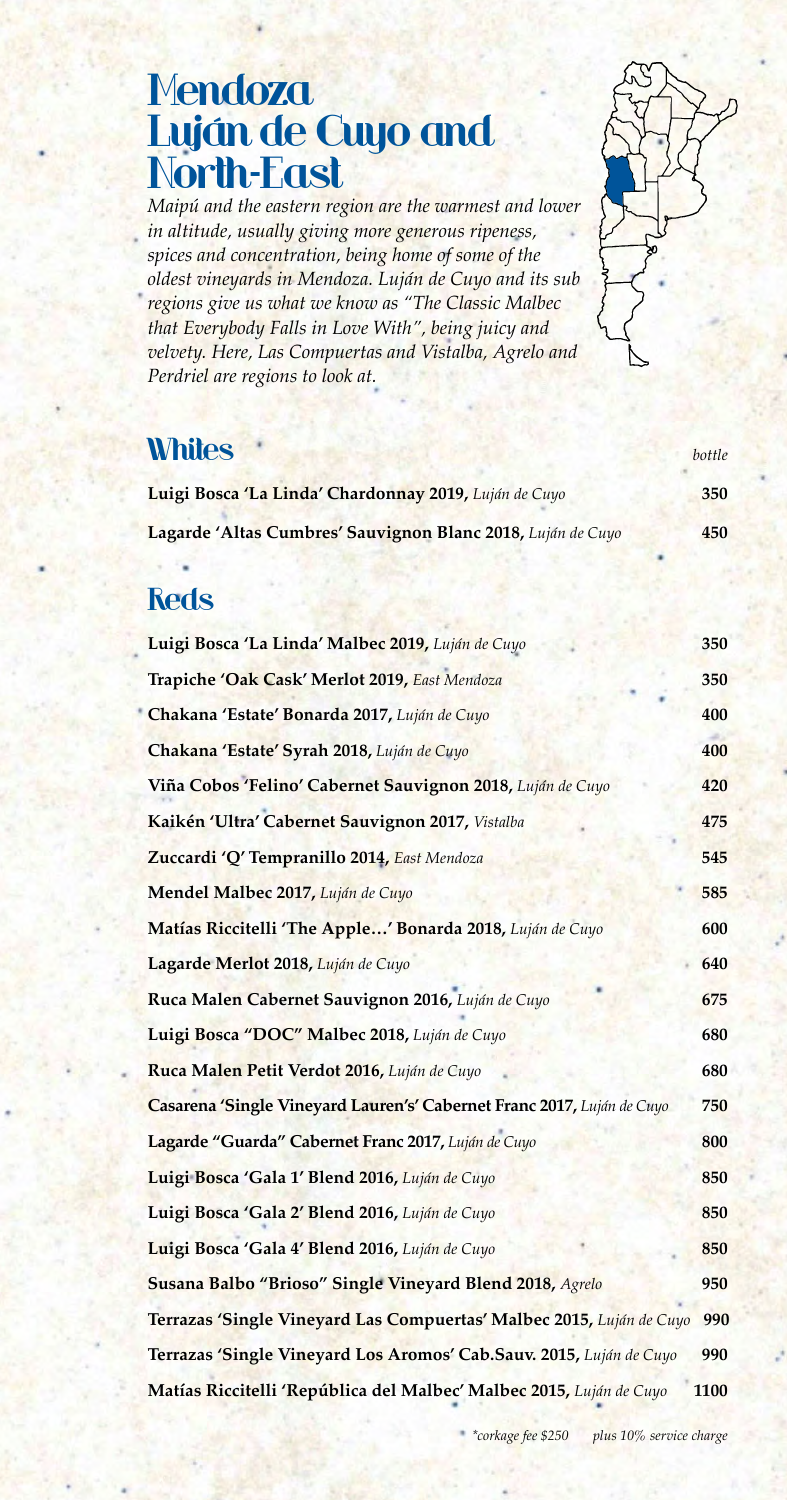## **Mendoza** Uco Valley & San Rafael

*On the way south, Uco Valley is known as a cooler area that is higher in altitude, with very complex soils that produce some of the most vibrant wines in the country, with elegant, floral and fresh expressions. Names like Paraje Altamira, Vista Flores and Gualtallary are some of probably the most significant ones in the valley. The most southern region in Mendoza is San Rafael, with lower altitude vineyards and a strong heritage from Italian immigrants.*



### **Whites** *bottle*

| Matías Riccitelli 'The Apple' Torrontés 2017, Uco Valley  | 500  |
|-----------------------------------------------------------|------|
| Rutini 'Colección' Gewürztraminer 2018, Tupungato         | 650  |
| Monteviejo 'Lindaflor' Chardonnay 2017, Vistaflores       | 750  |
| Catena Zapata 'Alta' Chardonnay 2018, Uco Valley          | 850  |
| Catena Zapata 'White Stones' Chardonnay 2016, Gualtallary | 1050 |

#### **Reds**

| Monteviejo 'Festivo' Malbec 2019, Vistaflores                                  | 370  |
|--------------------------------------------------------------------------------|------|
| Chakana 'Estate Selection' Malbec 2018, Paraje Altamira                        | 450  |
| Kaikén 'Ultra' Malbec 2018, Uco Valley                                         | 475  |
| Famiglia Bianchi 'Organic' Malbec 2019, San Rafael                             | 480  |
| Zuccardi 'Q' Malbec 2018, Altamira/Gualtallary                                 | 550  |
| Rutini 'Colección' Cabernet/Merlot 2017, Uco Valley                            | 585  |
| Clos de los Siete Blend 2017, Vistaflores                                      | 650  |
| Altos las Hormigas 'Reserve' Malbec 2017, Altamira/Gualtallary/Vistaflores     | 690  |
| Monteviejo 'Petite Fleur' Malbec 2017, Vistaflores                             | 700  |
| Zuccardi 'Emma' Bonarda 2016, Paraje Altamira/Gualtallary                      | 720  |
| Flechas de los Andes 'Gran Corte' Blend 2013, Vistaflores                      | 750  |
| Zuccardi 'Concreto' Malbec 2018, Paraje Altamira                               | 780  |
| Trapiche 'Terroir Series' Malbec 2015, Uco Valley                              | 850  |
| 'José Zuccardi' Blend 2015, Gualtallary/Vistaflores                            | 888  |
| Viña Cobos 'Bramare Valle de Uco' Malbec 2017,<br>San Carlos/Tupungato/Tunuyán | 900  |
| Altos Las Hormigas 'Appellation Gualtallary' Malbec 2017, Gualtallary          | 920  |
| Monteviejo 'Lindaflor' Malbec 2012, Vistaflores                                | 1028 |
| Bodega Rolland 'Val de Flores' Malbec 2012, Vistaflores                        | 1250 |
| Zuccardi 'Q' Cabernet Sauvignon 2006, Tupungato/San Carlos                     | 1320 |
| Rutini 'Single Vineyard' Cabernet Franc 2014, Gualtallary                      | 1380 |
| Rutini 'Single Vineyard' Malbec 2016, Gualtallary                              | 1380 |
| Achával Ferrer 'Finca Altamira' Malbec 2014, Paraje Altamira                   | 1470 |
| Monteviejo 'Lindaflor' Malbec 2009, Vistaflores                                | 1580 |
| Catena Zapata 'Malbec Argentino' Malbec 2017, Paraje Altamira/Gualtallary 1780 |      |
| Achával Ferrer 'Finca Mirador 2010, Tupungato/La Consulta                      | 1860 |
| Zuccardi 'Q' Cabernet Sauvignon 1999, Tupungato/San Carlos                     | 1880 |
|                                                                                |      |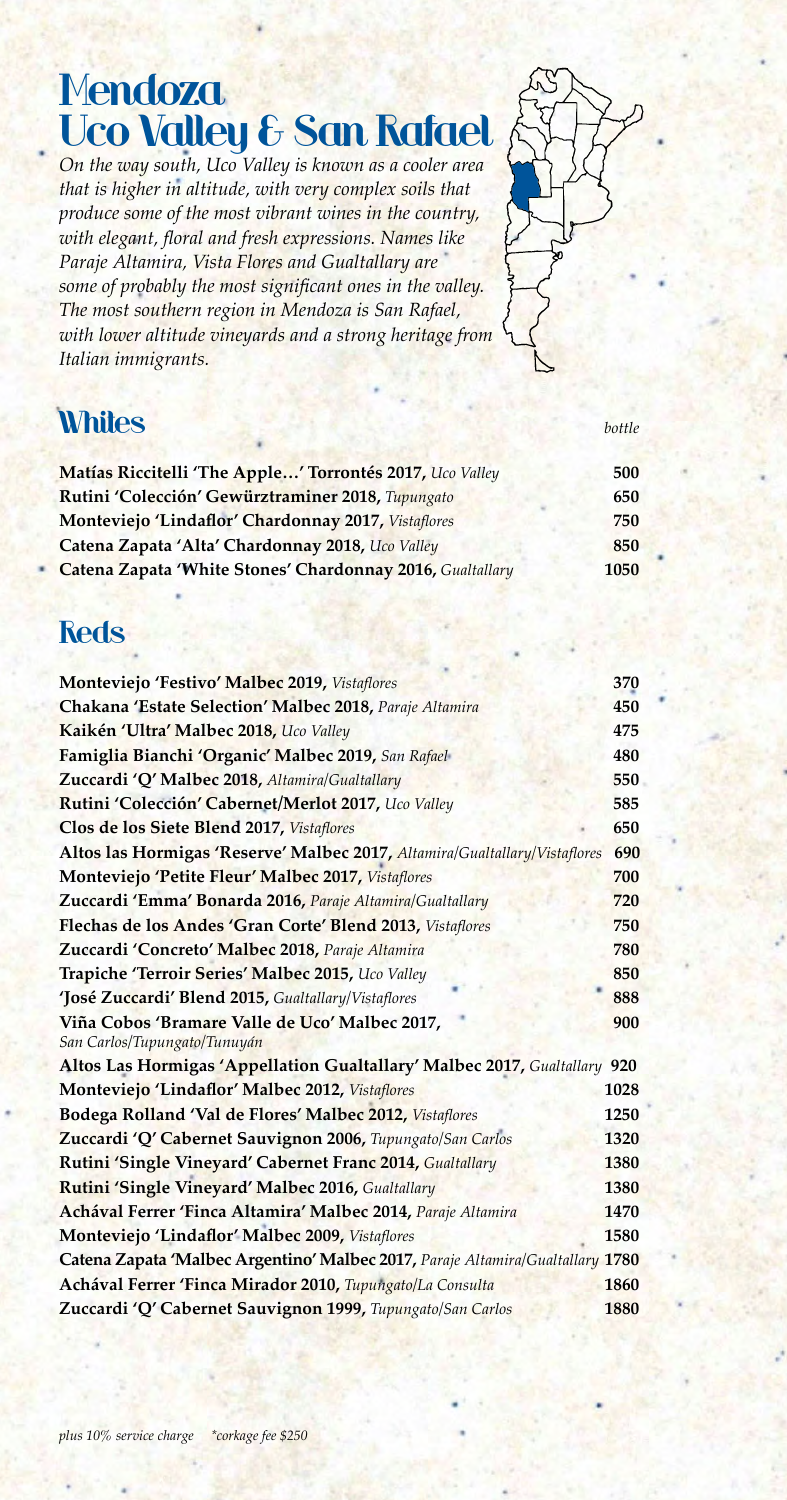## Mendoza's Regions Combined

*For most of the wine consumers, Mendoza is the most recognisable wine region, since it produces approximately 70% of the country's total. The balance between the warm and cold areas has been one of the most traditional ways of blending in the 'Province of the Sun and Good Wine'. Today, we experience one of the most important eras in winemaking in Argentina, with a very terroir-focused mentality, remaining one of the best countries in the world for premium wine.*

#### **Whites** *bottle*

| Trapiche Chardonnay 2019, Uco Valley/East Mendoza | 375 |
|---------------------------------------------------|-----|
| Catena Chardonnay 2019, Uco Valley/Luján de Cuyo  | 498 |

#### **Reds**

| Dominio del Plata 'Críos' Malbec 2018, Uco Valley/Luján de Cuyo                     | 368  |
|-------------------------------------------------------------------------------------|------|
| Altos Las Hormigas 'Clasico' Malbec 2018, Uco Valley/Luján de Cuyo/<br>East Mendoza | 375  |
| Trapiche 'Oak Cask' Pinot Noir 2019, Uco Valley/East Mendoza                        | 440  |
| Catena Malbec 2018, Uco Valley/Luján de Cuyo                                        | 510  |
| Terrazas 'Reserva' Malbec 2017, Luján de Cuyo/Uco Valley                            | 565  |
| El Nudo Malbec 2018, Uco Valley/Luján de Cuyo                                       | 590  |
| Achával Ferrer Malbec 2016, Uco Valley/Luján de Cuyo/East Mendoza                   | 690  |
| Viña Cobos 'Cocodrilo' Blend 2017, Uco Valley/Luján de Cuyo                         | 720  |
| Mendel 'Unus' Blend 2017, Uco Valley/Luján de Cuyo                                  | 850  |
| Achaval Ferrer 'Quimera' Blend 2014, Uco Valley/Luján de Cuyo/East Mendoza 960      |      |
| Matías Riccitelli 'Vine. Selection' Cab. Franc 2014, Uco Valley/Luján de Cuyo       | 980  |
| Catena Zapata 'Alta' Cabernet Sauvignon 2016, Uco Valley/Luján de Cuyo              | 990  |
| Catena Zapata 'Nicolás' Blend 2013, Uco Valley/Luján de Cuyo                        | 1380 |

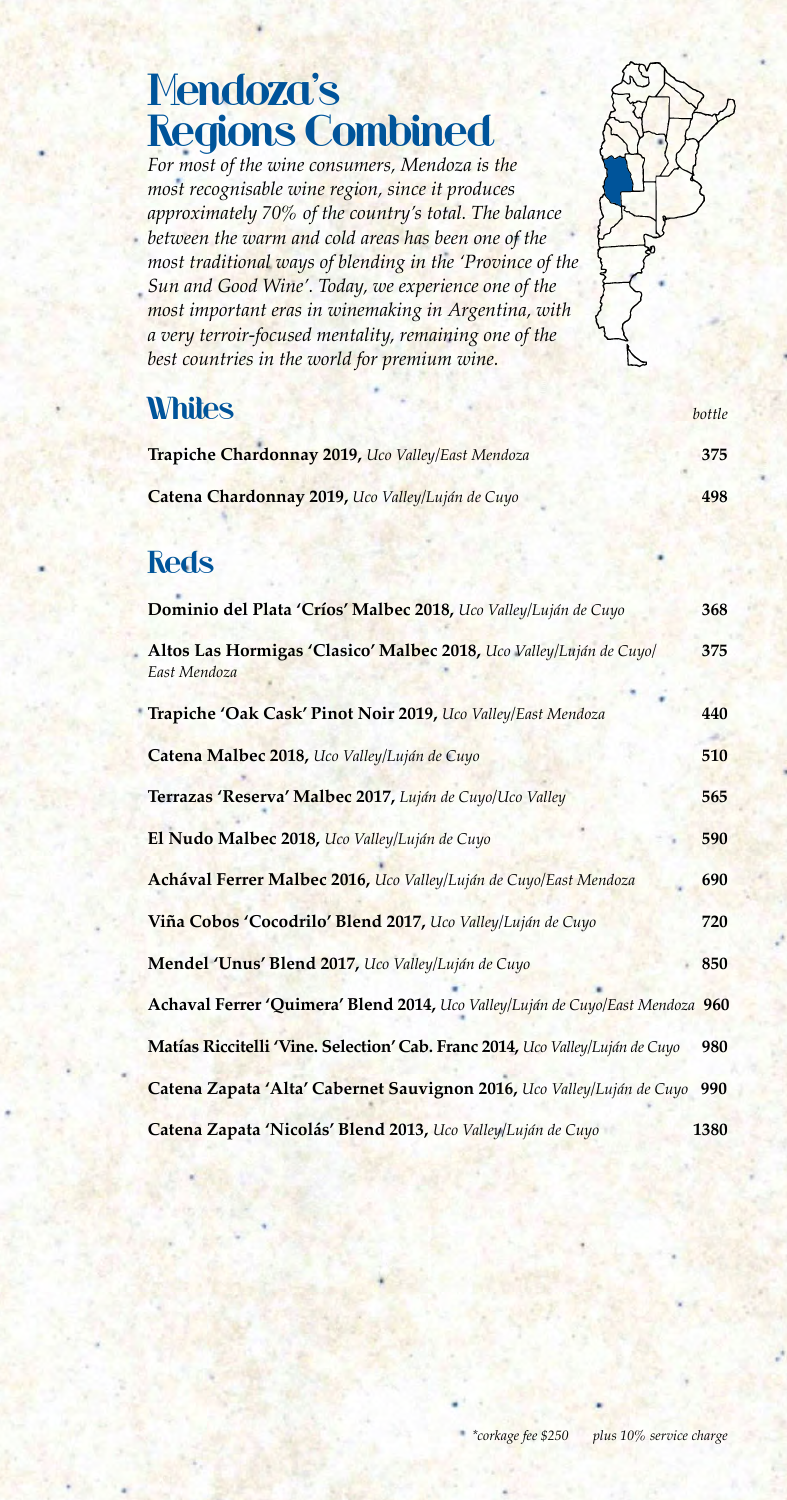## Buenos Aires

*Is one of the newest wine regions in the world, first planted in 2007. Still a very small area, but with lots of potential as a coastal region due to the influence from the Atlantic Sea, perfect for short ripening period grapes, such as Albariño that also grow in Galicia. The cooling effect is also beneficial to Chardonnay and aromatic grapes such as Riesling and Gewürtztraminer, and Pinot Noir for red wines.*



#### **Whites** *bottle*

**Trapiche 'Costa y Pampa' Riesling 2016,** *Chapadmalal* **450**

## Patagonia Neuquén & Río Negro

*The rivers allow life to blossom in this considerably dry and constantly windy area, where humidity never goes higher than 30%. With more hours of sun than in the rest of the country, this region is home to some of the oldest vineyards of Pinot Noir, Merlot and Riesling in the world, all located in Río Negro. Malbec and Cabernet Sauvignon have also been planted there for many decades. Neuquén is a rising region for both, volume and quality, with some of the most ambitious investments in the country, in a place only known for apples, cherries and pears productions until 2000.*



#### **Whites bottle**

**Familia Schroeder 'Saurus' Sauvignon Blanc 2017,** *Neuquen* **398**

| <b>Reds</b>                                                    | bottle |
|----------------------------------------------------------------|--------|
| Familia Schroeder 'Saurus' Pinot Noir 2018, Neuquen            | 398    |
| Bodega Noemía 'A Lisa' Malbec 2018, Rio Negro                  | 680    |
| Bodega Chacra 'Barda' Pinot Noir 2018, Rio Negro               | 690    |
| Bodega Noemía 'J. Alberto' Malbec 2018, Rio Negro              | 950    |
| Matías Riccitelli 'Old Vines Patagonia' Merlot 2016, Rio Negro | 990    |
| Bodega Chacra 'Cincuenta y Cinco' Pinot Noir 2019, Rio Negro   | 1028   |
| Bodega Chacra 'Sin Azufre' Pinot Noir 2019, Rio Negro          | 1288   |
| Bodega Noemía Malbec 2017, Rio Negro                           | 1700   |
| Bodega Chacra 'Cincuenta y Cinco' Pinot Noir 2006, Rio Negro   | 1980   |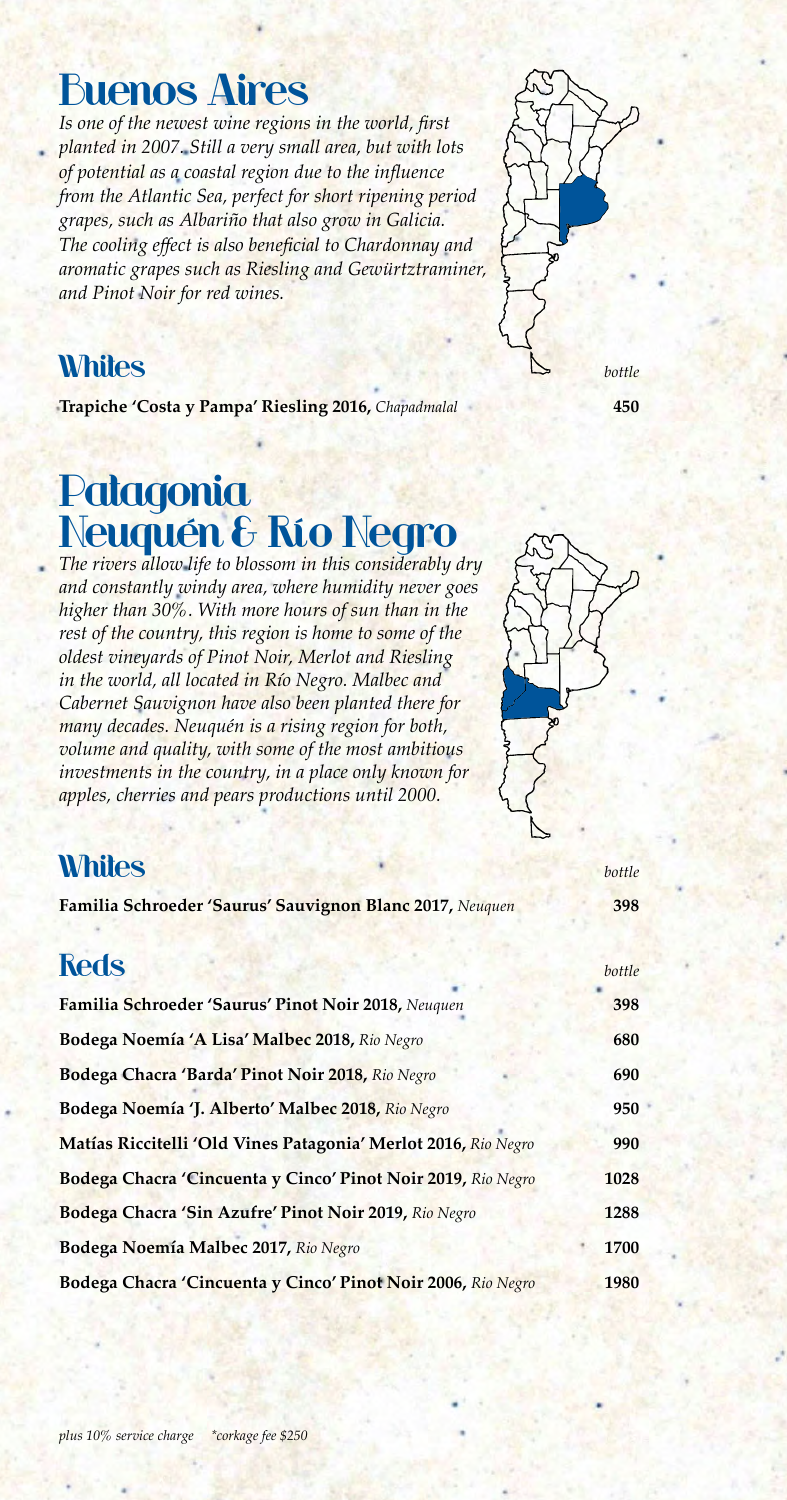### Beers

| <b>San Miguel</b>        | 58 |
|--------------------------|----|
| Asahi                    | 62 |
| <b>Kronenbourg Blanc</b> | 62 |

#### **Gin**

| <b>Gordons</b>            | 68 |
|---------------------------|----|
| <b>Bombay / Tanqueray</b> | 78 |
| Hendrick's                | 98 |

#### **Vodka**

| Absolut / Stolichnaya | 78 |
|-----------------------|----|
| <b>Belvedere</b>      | 88 |
| <b>Grey Goose</b>     | 98 |

#### **Rum**

| <b>Bacardi Dry Light</b> | 68  |
|--------------------------|-----|
| <b>Myer's Dark</b>       | 68  |
| Havana Club 3 Years      | 78  |
| Ron Zacapa 23 Years      | 188 |

#### **Tequila**

| <b>Jose Cuervo Reserva</b> | 78  |
|----------------------------|-----|
| <b>Patrón Silver</b>       | 128 |
| Patrón Reposado            | 138 |
| Patrón Añejo               | 148 |

#### Whisky/ey & Single Malt

| <b>Jameson</b>               | 68  |
|------------------------------|-----|
| <b>Jack Daniel's</b>         | 68  |
| <b>Chivas Regal 12 years</b> | 78  |
| <b>Johnnie Walker</b>        | 78  |
| <b>Black Label</b>           |     |
| <b>Jim Beam</b>              | 78  |
| <b>Glenmorangie 10 years</b> | 88  |
| <b>Macallan 12 years</b>     | 98  |
| <b>Booker's</b>              | 118 |
| <b>Talisker</b>              | 118 |
| <b>Chivas Regal 18 years</b> | 168 |
| <b>Macallan 18 years</b>     | 198 |

#### Port *glass bottle*

| <b>Ruby Taylor's Port</b>  | 68 | 590 |
|----------------------------|----|-----|
| <b>Warres Warrior "SR"</b> | 68 | 590 |

#### Jerez

**Tio Pepe Sherry 68** 

#### **Cognac**

| <b>Hennessy VSOP</b>    | 98  |
|-------------------------|-----|
| <b>Remy Martin VSOP</b> | 98  |
| <b>Hennessy XO</b>      | 198 |
| <b>Remy Martin XO</b>   | 198 |

#### **Digestifs**

| Lemoncello                    | 48  |
|-------------------------------|-----|
| Sambuca / Tia Maria           | 58  |
| Frangelico / Kahlua           | 58  |
| <b>Bailey's / Amaretto</b>    | 58  |
| <b>Southern Comfort</b>       | 58  |
| Grappa / Cointreau            | 68  |
| <b>Grand Marnier / Pernod</b> | 78  |
| Drambuie                      | 108 |

#### **Juices**

**Orange / Apple / Cranberry Tomato / Pineapple 38**

#### **Sodas**

**Coke / Diet Coke / Ginger Ale / Ginger Beer / Sprite / Tonic / Soda 38**

#### **Water**

| Aqua Panna 750ml            | 68 |
|-----------------------------|----|
| <b>San Pellegrino 750ml</b> | 68 |

#### **Coffee**

| <b>Coffee / Iced Coffee</b> | 38 |
|-----------------------------|----|
| Espresso / Macchiato        | 38 |
| <b>Double Espresso</b>      | 42 |
| Cappuccino / Caffé Latte    | 42 |
| <b>Liqueur Coffee</b>       | 68 |

#### **Teas**

| <b>Iced Tea / English Breakfast</b> |    |
|-------------------------------------|----|
| Earl Grey / Jasmine                 | 38 |
| <b>Peppermint / Camomile</b>        | 38 |

 $02/09/2020$ 02/09/2020